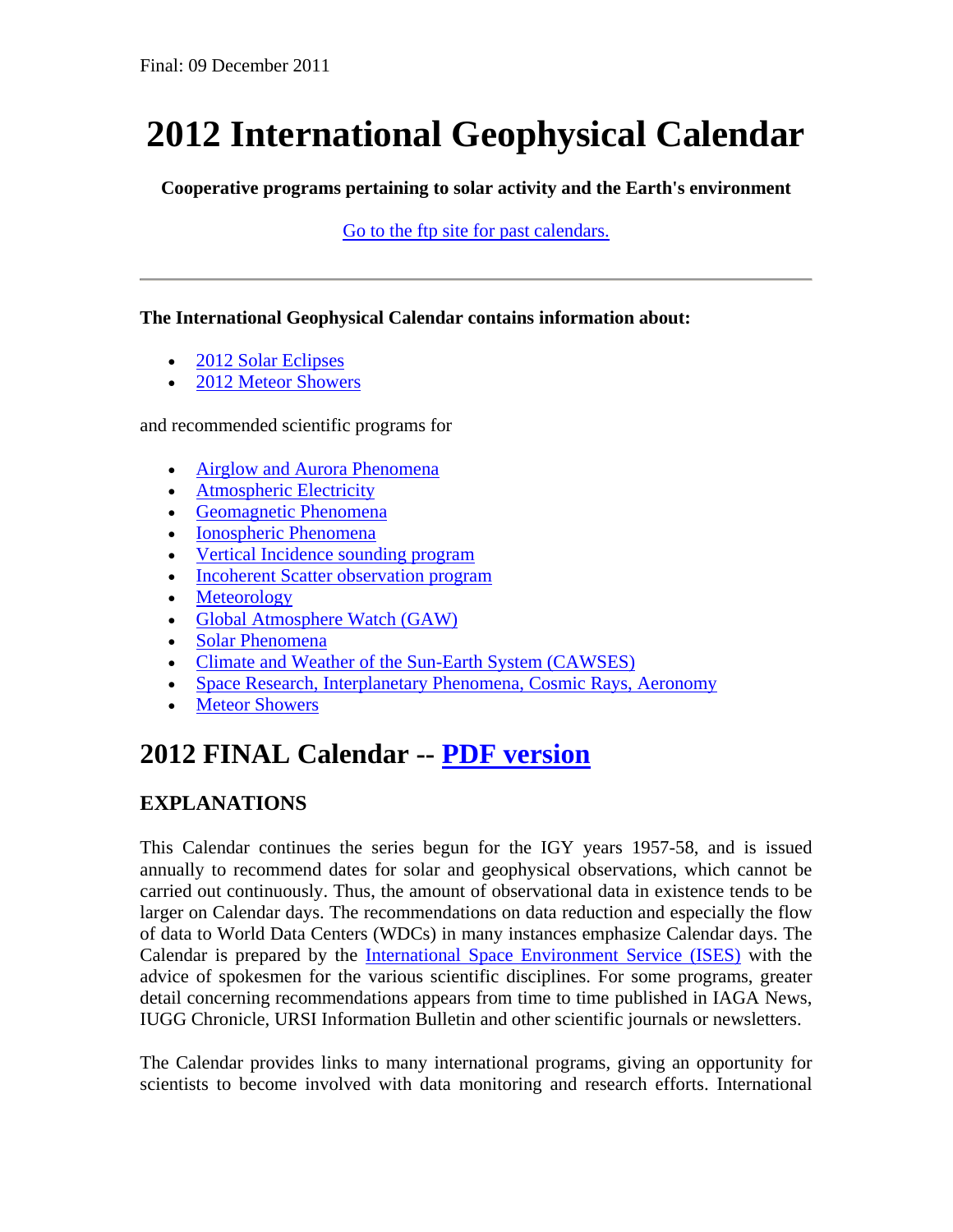scientists are encouraged to contact the key people and join the worldwide community effort to understand the Sun-Earth environment.

The definitions of the designated days remain as described on previous Calendars. Universal Time (UT) is the standard time for all world days. Regular Geophysical Days (RGD) are each Wednesday. Regular World Days (RWD) are three consecutive days each month (always Tuesday, Wednesday and Thursday near the middle of the month). Priority Regular World Days (PRWD) are the RWD which fall on Wednesdays. Quarterly World Days (QWD) are one day each quarter and are the PRWD which fall in the World Geophysical Intervals (WGI). The WGI are fourteen consecutive days in each season, beginning on Monday of the selected month, and normally shift from year to year. In 2012 the WGI are March, June, September, and December.

The [2012 FINAL Calendar](ftp://ftp.ngdc.noaa.gov/STP/publications/igc_calendars/2012/) is available in PDF format.

## <span id="page-1-0"></span>**2012 Solar Eclipses:**

The year 2012 has one annular and one total eclipse.

a. **2012 May 20, an annular solar eclipse** begins at sunrise in Asia and ends at sunset in the United States. Annularity begins in southeast China, including Macau and Hong Kong, which has 3 m 52 s of annularity at a 10° altitude. It crosses northernmost Taiwan, including Taipei with 2 min 10 s of annularity, before crossing the Pacific Ocean. Partial phases range from northeast Indonesia, including Borneo and Celebes, and with the sun rising partially eclipsed in Bangladesh, Sikkim, Bhutan, Myanmar, Thailand, Cambodia, Vietnam, Laos, and China, where Beijing will have a 67° eclipse. Partial phases can also bee seen in eastern Kazakhstan, in Mongolia and in Siberia. In mid-Pacific, Honolulu, Hawaii, will have an 18° eclipse, and Anchorage, Alaska, will have a 68% eclipse. The path of annularity will hit the United States from south of Eureka, California, which will have about 95% coverage for 3 min 51 s, to slightly north of Grants Pass, Oregon, with similar coverage for 2 min 56 s. Annularity includes Cartson City, Nevada; St. George, Utah; Zion National Park in Utah,the Grand Canyon in Arizona; Canyon De Chelly National Monument; and Albuquerque, New Mexico; ending eastward of Lubbock, Texas. The Sun's diameter will be 90% covered in San Francisco; 85% covered in Los Angeles; 93% covered in Flagstaff, Arizona; and 90% covered in El Paso, Texas. To the north of the path of annularity, the Sun's diameter will be 70% covered in Calgary, Alberta, Canada; 78% covered in Bozeman, Montana; 61% covered in Winnipeg, Manitoba, Canada; and, at sunset, 67% covered in Minneapolis, Minnesota, 68% covered in Chicago. The eastern extent of the partial eclipses's visibility is in a line extending northeast from Pensacola, Florida; through Ashville, Tennessee; to Altoona, Pennsylvania; to Utica, NY. Buffalo will have close to a 60% eclipse at sunset; and Montreal about a 53% eclipse at sunset. Most of Mexico will also see sunset partial phases.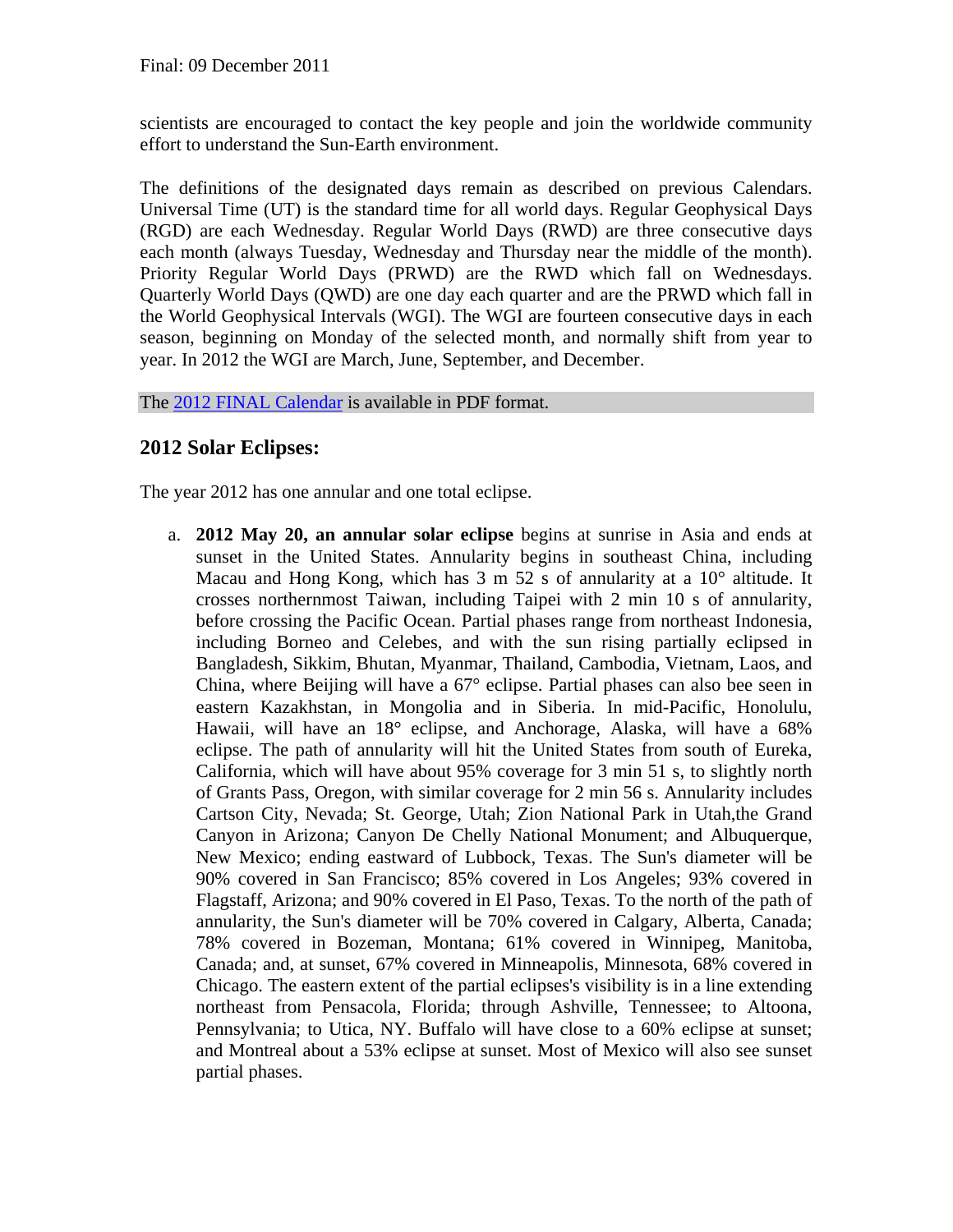- o Map of [annular solar eclipse May 20, 2012.](http://eclipse.gsfc.nasa.gov/SEplot/SEplot2001/SE2012May20A.GIF)
- o [Interactive Google map of annular solar eclipse May 20, 2012.](http://xjubier.free.fr/en/site_pages/solar_eclipses/xSE_GoogleMapFull.php?Ecl=+20120520&Acc=2&Umb=1&Lmt=1&Mag=1&Max=1)
- b. **2012 Nov 13/14, total solar eclipse,** magnitude 1.050, 04m02s max duration, eclipse visible in Australia, NZ, s Pacific, s S. America (total: n Australia, s Pacific). The 2012 November 13/14 total solar eclipse will be visible as total only in northwestern Australia on November 13, local time, within an hour of sunrise. Annularity begins at sunrise in Arnhem Land, east of Darwin. In Queensland, the centerline goes south of Port Douglas. Totality will be visible from Innesfall along the coast through Cairns and Port Douglas, and north about halfway to Cooktown. Totality will last 2 min 5 s at its centerline, crossing Oak Beach; it will last 2 min 0 s at Cairns and 2 min 3 s at Port Douglas. The path of totality then extends over the Pacific Ocean, not including any other land. All of Australia will see partial phases, ranging from 40% at sunrise in Perth, Western Australia, to 69% coverage of the Sun's diameter in Sydney. Christchurch, New Zealand, will have 68% coverage, and all of New Zealand will have a similar partial eclipse. Partial phases will also be seen at sunset, weather permitting, from most of Chile and western Argentina. The sun will set about 80° eclipsed at Santiago, Chile. The partial phases will end just west of Lima, Peru; San Juan, Peru, and the Paracas National Reserve are just within the western edge of partial-phase visibility.
	- o Map of [total solar eclipse November 13/14, 2012.](http://eclipse.gsfc.nasa.gov/SEplot/SEplot2001/SE2012Nov13T.GIF)
	- o [Interactive Google map of total solar eclipse November 13/14, 2012.](http://xjubier.free.fr/en/site_pages/solar_eclipses/xSE_GoogleMapFull.php?Ecl=+20121113&Acc=2&Umb=1&Lmt=1&Mag=1&Max=1)

Information from Jay M. Pasachoff, Williams College (Williamstown, Massachusetts), Chair, International Astronomical Union's [Working Group on Eclipses,](http://www.eclipses.info/) based on information and maps provided by Fred Espenak and Xavier Jubier.

#### • **Eclipse References:**

- o Fred Espenak, Fifty Year Canon of Solar Eclipses: 1986-2035, NASA Reference Publication 1178 Revised, July 1987.
- o Leon Golub and Jay M. Pasachoff, [The Solar Corona,](http://www.williams.edu/Astronomy/corona) Cambridge University Press, 1998.
- o [Jay M. Pasachoff](http://www.williams.edu/Astronomy/jay) and Alex Filippenko, [The Cosmos: Astronomy in the](http://www.brookscole.com/cgi-wadsworth/course_products_wp.pl?fid=M20b&product_isbn_issn=9780495013037&discipline_number=0)  [New Millennium,](http://www.brookscole.com/cgi-wadsworth/course_products_wp.pl?fid=M20b&product_isbn_issn=9780495013037&discipline_number=0) Brooks/Cole Publishers, 2002, 2004 and 2006.
- o Leon Golub and Jay M. Pasachoff[,Nearest Star: The Exciting Science of](http://www.williams.edu/astronomy/neareststar)  [Our Sun,](http://www.williams.edu/astronomy/neareststar) Harvard University Press, 2001.
- o Jay M. Pasachoff, [The Complete Idiot's Guide to the Sun,](http://www.williams.edu/astronomy/sun) Alpha Books, 2003.

#### <span id="page-2-0"></span>**2012 Meteor Showers**

(Dates selected from the International Meteor Organization [Shower Calendar 2012.](http://www.imo.net/calendar/2012) Peak times provided by A. McBeath.):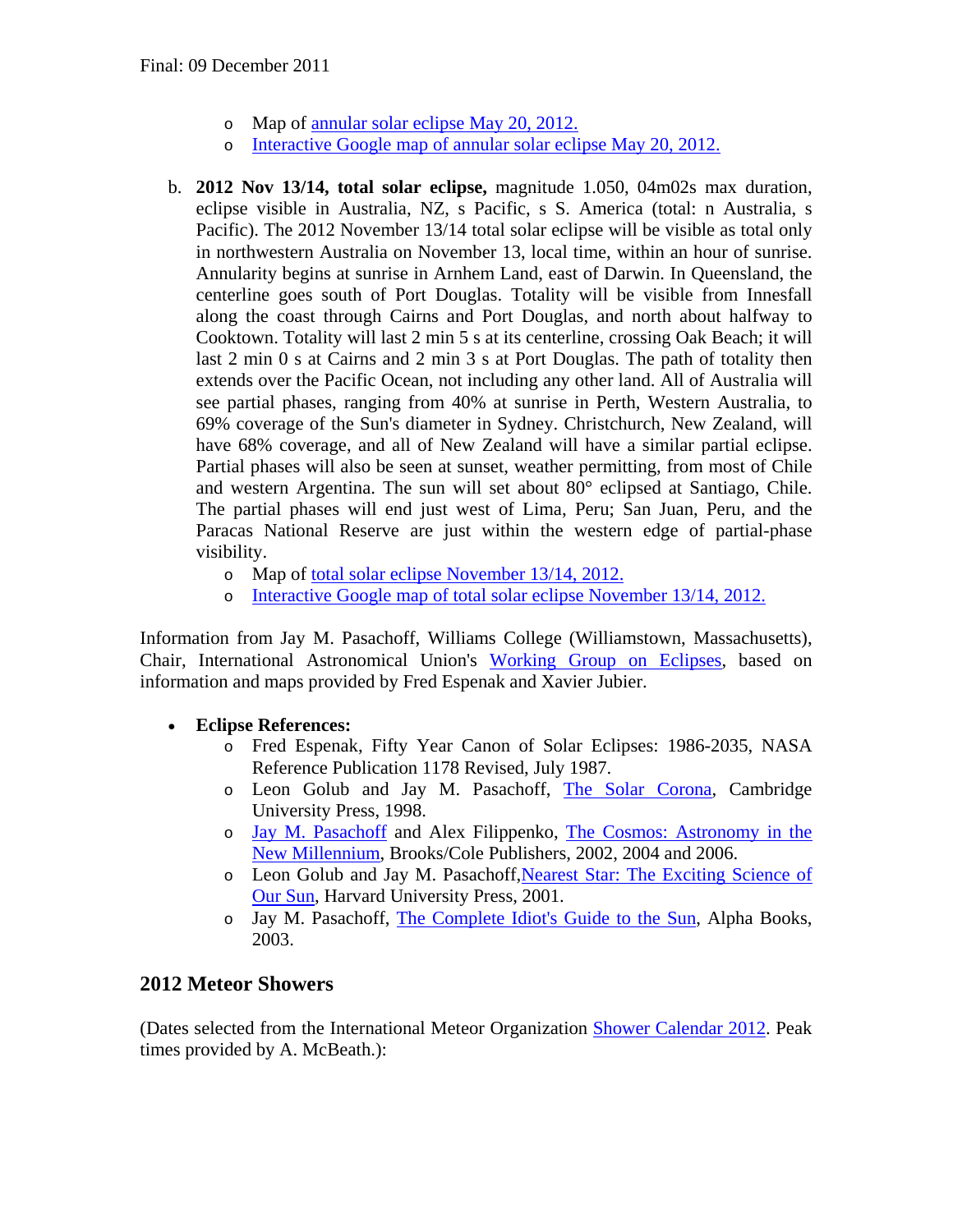- a. **Meteor outbursts** are unusual showers (often of short duration) from the crossing of relatively recent comet ejecta. Dates are for the year 2012.
	- o No predicted events.
- b. **Regular meteor showers:** The dates (based on UT in year 2012) for regular meteor showers are:
	- o Dec 28-Jan 12, peak Jan 04 07h20m UT (Quadrantids);
	- o Apr 16-Apr 25, peak Apr 22 05h25m UT (Lyrids);
	- o Apr 19-May 28, peak May 05 19h00m UT (Eta Aquariids);
	- o May 22-Jul 02, peak Jun 07 05h UT (Daytime Arietids);
	- o May 20-Jul 05, peak Jun 09 05h UT (Daytime Zeta Perseids);
	- o Jun 05-Jul 17, peak Jun 28 04h UT (Daytime Beta Taurids);
	- o Jul 12-Aug 23, peak Jul 29/30 (Southern Delta Aquariids);
	- o Jul 17-Aug 24, peak Aug 12 12h00m to 14h30m UT (Perseids);
	- o Sep 09-Oct 09, peak Sep 27 04h UT (Daytime Sextantids);
	- o Oct 02-Nov 07, peak Oct 21 (Orionids);
	- o Nov 06-Nov 30, peak Nov 17 09h35m UT (Leonids);
	- o Dec 07-Dec 17, peak Dec 13 07h00m Dec 14 04h15m UT (Geminids);
	- o Dec 17-Dec 26, peak Dec 22 03h00m UT (Ursids).

#### **Meteor Shower Websites:**

- Shower activity near-real time reports -- [International Meteor Organization](http://www.imo.net/)
- Meteor shower activity forecast from your own location -- [Peter Jenniskens](http://leonid.arc.nasa.gov/estimator.html)
- Shower names and data -- IAU [Meteor Data Center](http://www.astro.amu.edu.pl/~jopek/MDC2007/index.php)
- Announcements and reports of meteor outbursts -- [Minor Planet Center](http://minorplanetcenter.net/)
- Shower outburst activity forecast -- Institut de Mecanique celeste et de calcul des [ephemerides](http://www.imcce.fr/page.php?nav=en/ephemerides/phenomenes/meteor/index.php)

#### **References:**

• Peter Jenniskens, Meteor showers and their parent comets. Cambridge University Press, 2006, 790 pp.

## **Real Time Space Weather and Earth Effects**

The occurrence of **unusual solar or geophysical conditions** is announced or forecast by [ISES](http://ises-spaceweather.org/) through various types of geophysical **"Alerts"** (which are widely distributed via the internet on a current schedule). Stratospheric warmings (STRATWARM) were also designated for many years. The meteorological telecommunications network coordinated by the [World Meteorological Organization \(WMO\)](http://www.wmo.ch/) carries these worldwide Alerts once daily soon after 0400 UT. For definitions of Alerts see ISES "Synoptic Codes for Solar [and Geophysical Data"](http://ises-spaceweather.org/ISES.php?target=Code_Book&id=p2&include=Code_Book&title=URSIgram+Codes), March 1990 and its amendments. For many years Retrospective World Intervals were selected and announced by [MONSEE \(Monitoring of the Sun-Earth](http://www.ips.gov.au/IPSHosted/INAG/inag06/inag06.htm#10.1)  [Environment\)](http://www.ips.gov.au/IPSHosted/INAG/inag06/inag06.htm#10.1) and elsewhere to provide additional analyzed data for particular events studied in the [ICSU Scientific Committee on Solar-Terrestrial Physics \(SCOSTEP\)](http://www.yorku.ca/scostep/) programs.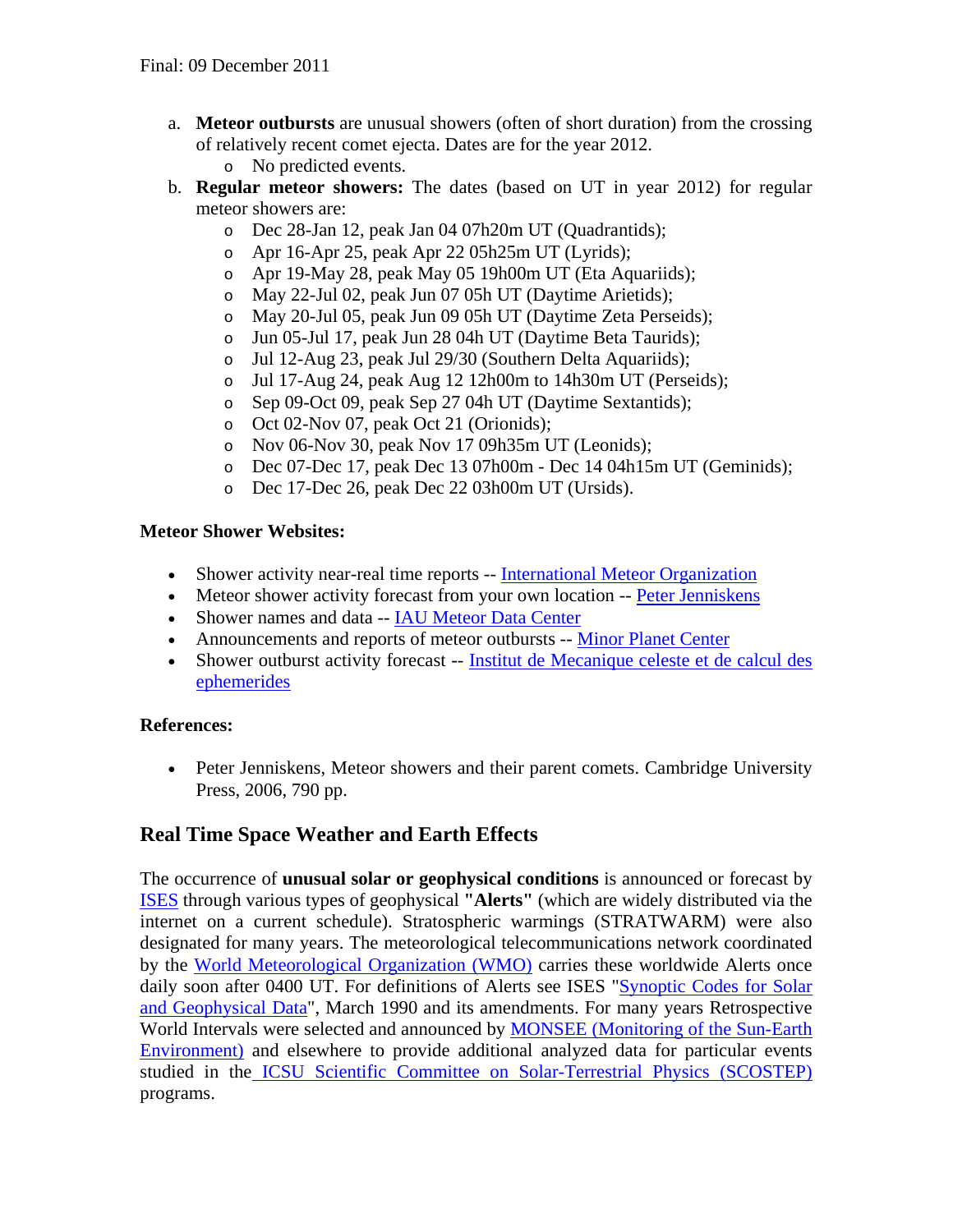# **RECOMMENDED SCIENTIFIC PROGRAMS (FINAL EDITION)**

(The following material was reviewed in 2011 by spokesmen of IAU, IAGA, WMO and URSI as suitable for coordinated geophysical programs in 2012.)

# <span id="page-4-0"></span>**Airglow and Aurora Phenomena.**

Airglow and auroral observatories operate with their full capacity around the New Moon periods. However, for progress in understanding the mechanism of many phenomena, such as low latitude aurora, the coordinated use of all available techniques, optical and radio, from the ground and in space is required. Thus, for the airglow and aurora 7-day periods on the Calendar, ionosonde, incoherent scatter, special satellite or balloon observations, etc., are especially encouraged. Periods of approximately one weeks' duration centered on the New Moon are proposed for high resolution of ionospheric, auroral and magnetospheric observations at high latitudes during northern winter.

## <span id="page-4-1"></span>**Atmospheric Electricity.**

Non-continuous measurements and data reduction for continuous measurements of atmospheric electric current density, field, conductivities, space charges, ion number densities, ionosphere potentials, condensation nuclei, etc.; both at ground as well as with radiosondes, aircraft, rockets; should be done with first priority on the RGD each Wednesday, beginning on 4 January 2012 at 0000 UT, 11 January at 0600 UT, 18 January at 1200 UT, 25 January at 1800 UT, etc. (beginning hour shifts six hours each week, but is always on Wednesday). Minimum program is at the same time on PRWD beginning with 18 January at 1200 UT. Data reduction for continuous measurements should be extended, if possible, to cover at least the full RGD including, in addition, at least 6 hours prior to indicated beginning time. Measurements prohibited by bad weather should be done 24 hours later. Results on sferics and ELF are wanted with first priority for the same hours, short-period measurements centered around minutes 35-50 of the hours indicated. Priority Weeks are the weeks that contain a PRWD; minimum priority weeks are the ones with a QWD. The World Data Centre for Atmospheric Electricity, 7 Karbysheva, St. Petersburg 194018, USSR, is the collection point for data and information on measurements.

#### <span id="page-4-2"></span>**Geomagnetic Phenomena.**

It has always been a leading principle for geomagnetic observatories that operations should be as continuous as possible and the great majority of stations undertake the same program without regard to the Calendar.

Stations equipped for making magnetic observations, but which cannot carry out such observations and reductions on a continuous schedule are encouraged to carry out such work at least on RWD (and during times of MAGSTORM Alert).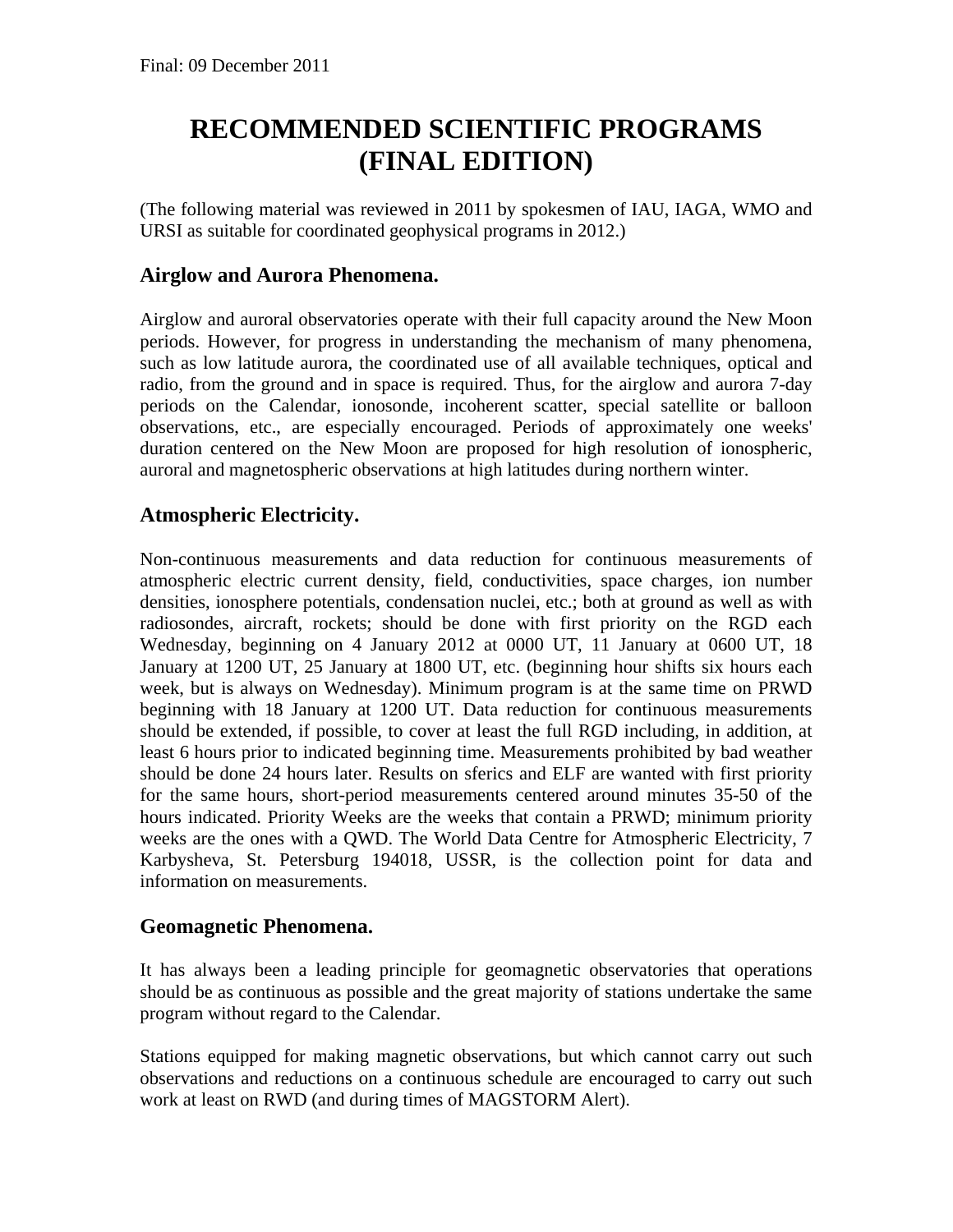## <span id="page-5-0"></span>**Ionospheric Phenomena.**

Special attention is continuing on particular events that cannot be forecast in advance with reasonable certainty. These will be identified by Retrospective World Intervals. The importance of obtaining full observational coverage is therefore stressed even if it is only possible to analyze the detailed data for the chosen events. In the case of vertical incidence sounding, the need to obtain quarter-hourly ionograms at as many stations as possible is particularly stressed and takes priority over recommendation (a) below when both are not practical.

<span id="page-5-1"></span>For the **vertical incidence (VI) sounding program,** the summary recommendations are:

- a. All stations should make soundings on the hour and every quarter hour;
- b. On RWDs, ionogram soundings should be made at least every quarter hour and preferably every five minutes or more frequently, particularly at high latitudes;
- c. All stations are encouraged to make f-plots on RWDs; f-plots should be made for high latitude stations, and for so-called "representative" stations at lower latitudes for all days (i.e., including RWDs and WGIs) (Continuous records of ionospheric parameters are acceptable in place of f-plots at temperate and low latitude stations);
- d. Copies of all ionogram scaled parameters, in digital form if possible, be sent to WDCs;
- e. Stations in the eclipse zone and its conjugate area should take continuous observations on solar eclipse days and special observations on adjacent days. See also recommendations under Airglow and Aurora Phenomena.

<span id="page-5-2"></span>For the 2012 **[incoherent scatter observation program](http://e7.eiscat.se/Members/ingemar/skedule/WD2012.htm)**, every effort should be made to obtain measurements at least on the Incoherent Scatter Coordinated Observation Days, and intensive series should be attempted whenever possible in WGIs, on Dark Moon Geophysical Days (DMGD) or the Airglow and Aurora Periods. The need for collateral VI observations with not more than quarter-hourly spacing at least during all observation periods is stressed.

Special programs include:

• **Strat-Warming** Dynamics and Temperature of the Lower Thermosphere During Sudden Stratospheric Warming -- Key objectives are: To measure neutral wind (zonal and meridional components) and electron and ion temperatures in the lower thermosphere before and during sudden stratospheric warming. To compare variations in temperature and winds to average variations observed by ISRs during the winter. To compare variations in temperatures and winds to mesospheric response as given by MF and meteor radars and lidars. To extend studies of stratospheric warming effects to the lower thermosphere and investigate possible coupling with the ionosphere. To examine the mechanisms responsible for variations in lower thermospheric dynamics and temperatures and investigate to what degree they can be related to sudden stratospheric warming. Observation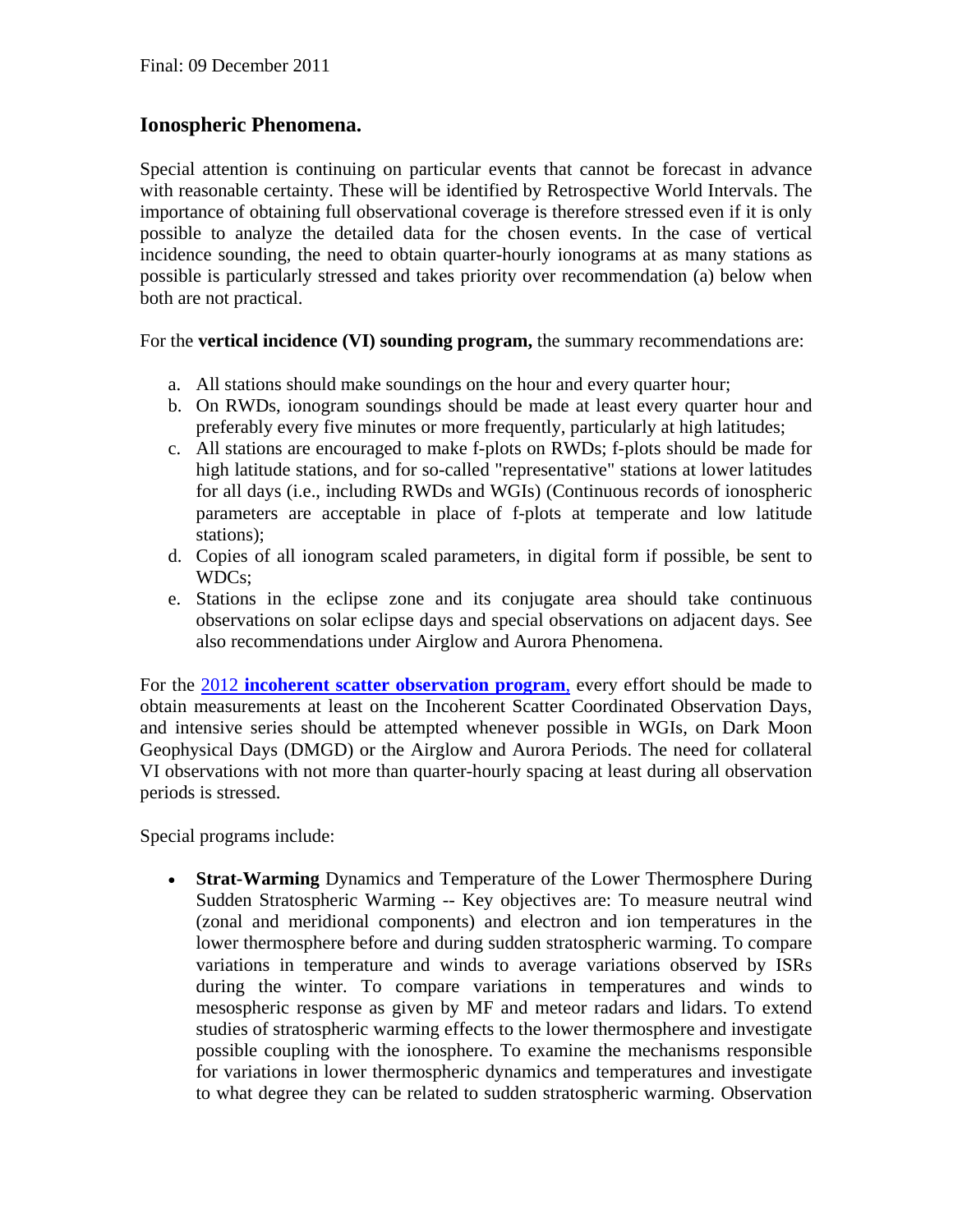length is a 10 day interval beginning in the period January 15-February 15. The decision to start will be based on predictions of stratospheric warming by Larisa Goncharenko. In the case of no SSW event, the World Day will fall back to a 5 day run at the end of the alert period, February 7-12. (L. Goncharenko - lpg@haystack.mit.edu).

- **Synoptic** These synoptic experiments are intended to emphasize wide coverage of the F-region, with some augmented coverage of the topside or E-region to fill in areas of the data bases that have relatively little data. (J. Sojka - sojka@cc.usu.edu).
- AO -- [Arecibo Observatory;](http://www.naic.edu/aisr/olmon2/omframedoc.html)
- JRO -- [Jicamarca Radio Observatory.](http://jro.igp.gob.pe/english/radar/operation/real-time_en.php)

Special programs: Dr. Ingemar Haggstrom, EISCAT, Box 812, SE-98128 Kiruna, Sweden; tel: +46 98079155;Fax: +46 98079159; e-mail ingemar@eiscat.se; URSI Working Group G.5. See the [2012 Incoherent Scatter Coordinated Observation Days](http://e7.eiscat.se/Members/ingemar/skedule/WD2012.htm)  [\(URSI-ISWG\)](http://e7.eiscat.se/Members/ingemar/skedule/WD2012.htm) webpage for complete 2012 definitions.

For the ionospheric drift or wind measurement by the various radio techniques, observations are recommended to be concentrated on the weeks including RWDs.

For travelling ionosphere disturbances, propose special periods for coordinated measurements of gravity waves induced by magnetospheric activity, probably on selected PRWDs and RWDs.

For the ionospheric absorption program half-hourly observations are made at least on all RWDs and half-hourly tabulations sent to WDCs. Observations should be continuous on solar eclipse days for stations in the eclipse zone and in its conjugate area. Special efforts should be made to obtain daily absorption measurements at temperate latitude stations during the period of Absorption Winter Anomaly, particularly on days of abnormally high or abnormally low absorption (approximately October-March, Northern Hemisphere; April-September, Southern Hemisphere).

For back-scatter and forward scatter programs, observations should be made and analyzed at least on all RWDs.

For synoptic observations of mesospheric (D region) electron densities, several groups have agreed on using the RGD for the hours around noon.

For ELF noise measurements involving the earth-ionosphere cavity resonances any special effort should be concentrated during WGIs.

<span id="page-6-0"></span>It is recommended that more intensive observations in all programs be considered on days of unusual meteor activity.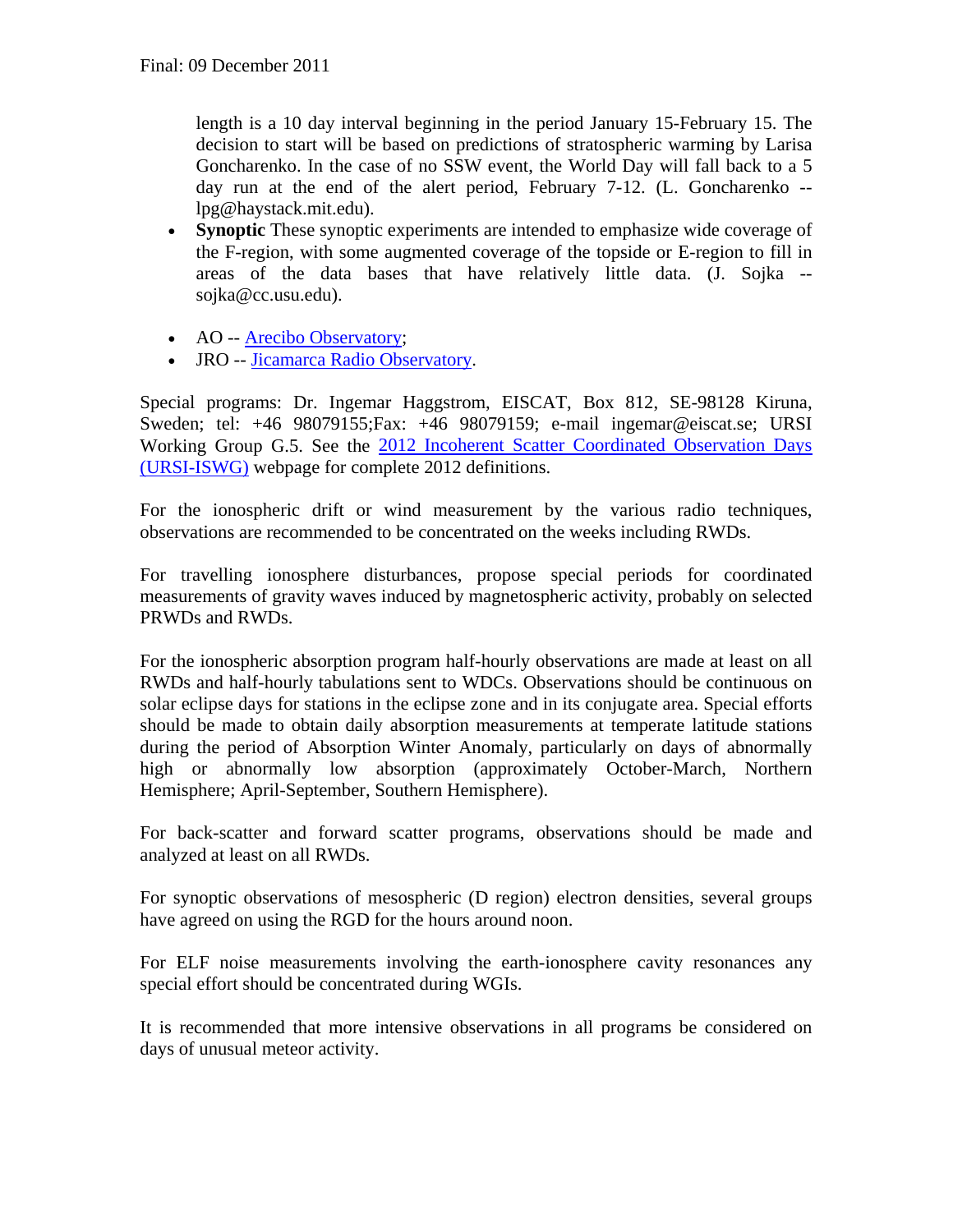# **Meteorology.**

Particular efforts should be made to carry out an intensified program on the RGD -- each Wednesday, UT. A desirable goal would be the scheduling of meteorological rocketsondes, ozone sondes and radiometer sondes on these days, together with maximum-altitude rawinsonde ascents at both 0000 and 1200 UT.

During **WGI and STRATWARM Alert Intervals,** intensified programs are also desirable, preferably by the implementation of RGD-type programs (see above) on Mondays and Fridays, as well as on Wednesdays.

## <span id="page-7-0"></span>**Global Atmosphere Watch (GAW).**

The [World Meteorological Organization \(WMO\)](http://www.wmo.ch/) Global Atmosphere Watch (GAW) integrates many monitoring and research activities involving measurement of atmospheric composition, and serves as an early warning system to detect further changes in atmospheric concentrations of greenhouse gases, changes in the ozone layer and in the long range transport of pollutants, including acidity and toxicity of rain as well as of atmospheric burden of aerosols (dirt and dust particles). Contact WMO, 7 bis avenue de la Paix, P.O. Box 2300, CH-1211 Geneva 2, Switzerland or wmo[at]wmo.int.

#### <span id="page-7-1"></span>**Solar Phenomena.**

Observatories making specialized studies of solar phenomena, particularly using new or complex techniques, such that continuous observation or reporting is impractical, are requested to make special efforts to provide to WDCs data for solar eclipse days, RWDs and during PROTON/FLARE ALERTS. The attention of those recording solar noise spectra, solar magnetic fields and doing specialized optical studies is particularly drawn to this recommendation.

## <span id="page-7-2"></span>**CAWSES (Climate and Weather of the Sun-Earth System).**

Program within the [SCOSTEP](http://www.yorku.ca/scostep/) (Scientific Committee on Solar-Terrestrial Physics): 2004- 2008. Its focus is to mobilize the community to fully utilize past, present, and future data; and to produce improvements in space weather forecasting, the design of space- and Earth-based technological systems, and understanding the role of solar-terrestrial influences on Global Change. Contact is Susan Avery (susan.avery@colorado.edu), Chair of CAWSES Science Steering Group. Program theme areas are:

- Solar Influence on Climate -- M. Lockwood and L. Gray (UK);
- Space Weather: Science and Applications -- J. Kozyra (USA) and K. Shibata (Japan);
- Atmospheric Coupling Processes -- F. Luebken (Germany) and J. Alexander  $(USA):$
- Space Climatology -- C. Frolich (Switzerland) and J. Sojka (USA); and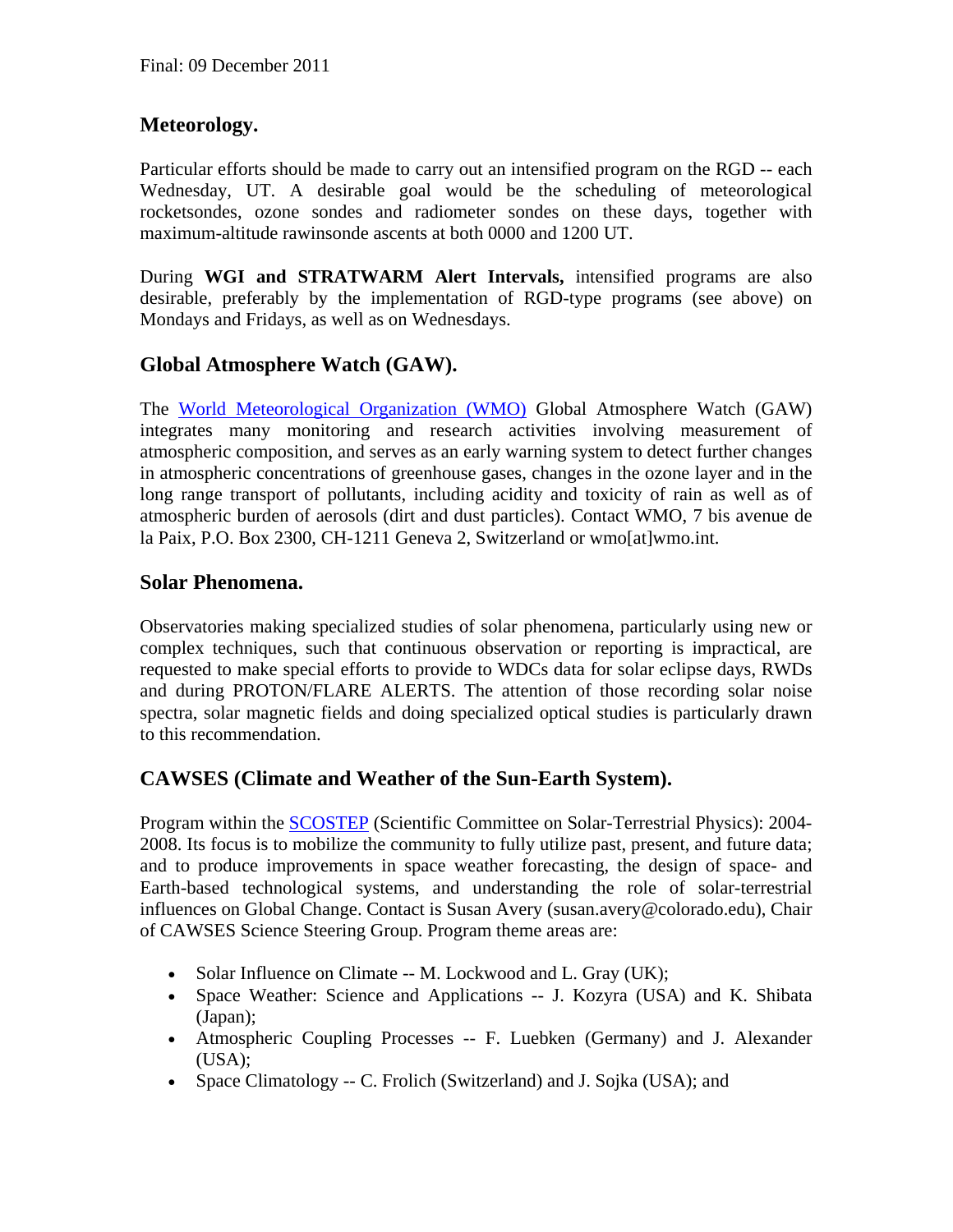- Capacity Building and Education -- M.A. Geller (USA), S.-T. Wu (USA), and J. H. Allen (USA).
- See the [CAWSES](http://www.bu.edu/cawses/) website for more information.

**ILWS [\(International Living With a Star\)](http://ilwsonline.org/)** International effort to stimulate, strengthen, and coordinate space research to understand the governing processes of the connected Sun-Earth System as an integrated entity. Contact info@ilwsonline.org.

**ISWI [\(International Space Weather Initiative\)](http://www.iswi-secretariat.org/)** -- a program of international cooperation to advance space weather science by a combination of instrument deployment, analysis and interpretation of space weather data from the deployed instruments in conjunction with space data, and communicate the results to the public and students. ISWI is a follow-up activity to the successful IHY 2007, but focusing exclusively on space weather. The goal of the ISWI is to develop the scientific insight necessary to understand the science, and to reconstruct and forecast near-Earth space weather. This includes instrumentation, data analysis, modeling, education, training, and public outreach. Contact J. Davila at Joseph.M.Davila@nasa.gov.

## <span id="page-8-0"></span>**Space Research, Interplanetary Phenomena, Cosmic Rays, Aeronomy.**

Experimenters should take into account that observational efforts in other disciplines tend to be intensified on the days marked on the Calendar, and schedule balloon and rocket experiments accordingly if there are no other geophysical reasons for choice. In particular it is desirable to make rocket measurements of ionospheric characteristics on the same day at as many locations as possible; where feasible, experimenters should endeavor to launch rockets to monitor at least normal conditions on the Quarterly World Days (QWDs) or on RWDs, since these are also days when there will be maximum support from ground observations. Also, special efforts should be made to assure recording of telemetry on QWDs and Airglow and Aurora Periods of experiments on satellites and of experiments on spacecraft in orbit around the Sun.

## <span id="page-8-1"></span>**Meteor showers.**

Of particular interest are both predicted and unexpected showers from the encounter with recent dust ejecta of comets (meteor outbursts). The period of activity, level of activity, and magnitude distributions need to be determined in order to provide ground truth for comet dust ejection and meteoroid stream dynamics models. Individual orbits of meteoroids can also provide insight into the ejection circumstances. If a new (1-2 hour duration) shower is observed due to the crossing of the 1-revolution dust trail of a (yet unknown) Earth threatening long-period comet, observers should pay particular attention to a correct determination of the radiant and time of peak activity in order to facilitate predictions of future encounters. Observations of meteor outbursts should be reported to the I.A.U. Minor Planet Center (mpc@cfa.harvard.edu) and International Meteor Organization (visual@imo.net). The activity curve, mean orbit, and particle size distribution of minor annual showers need to be characterised in order to understand their relationship to the dormant comets among near-Earth objects. Annual shower